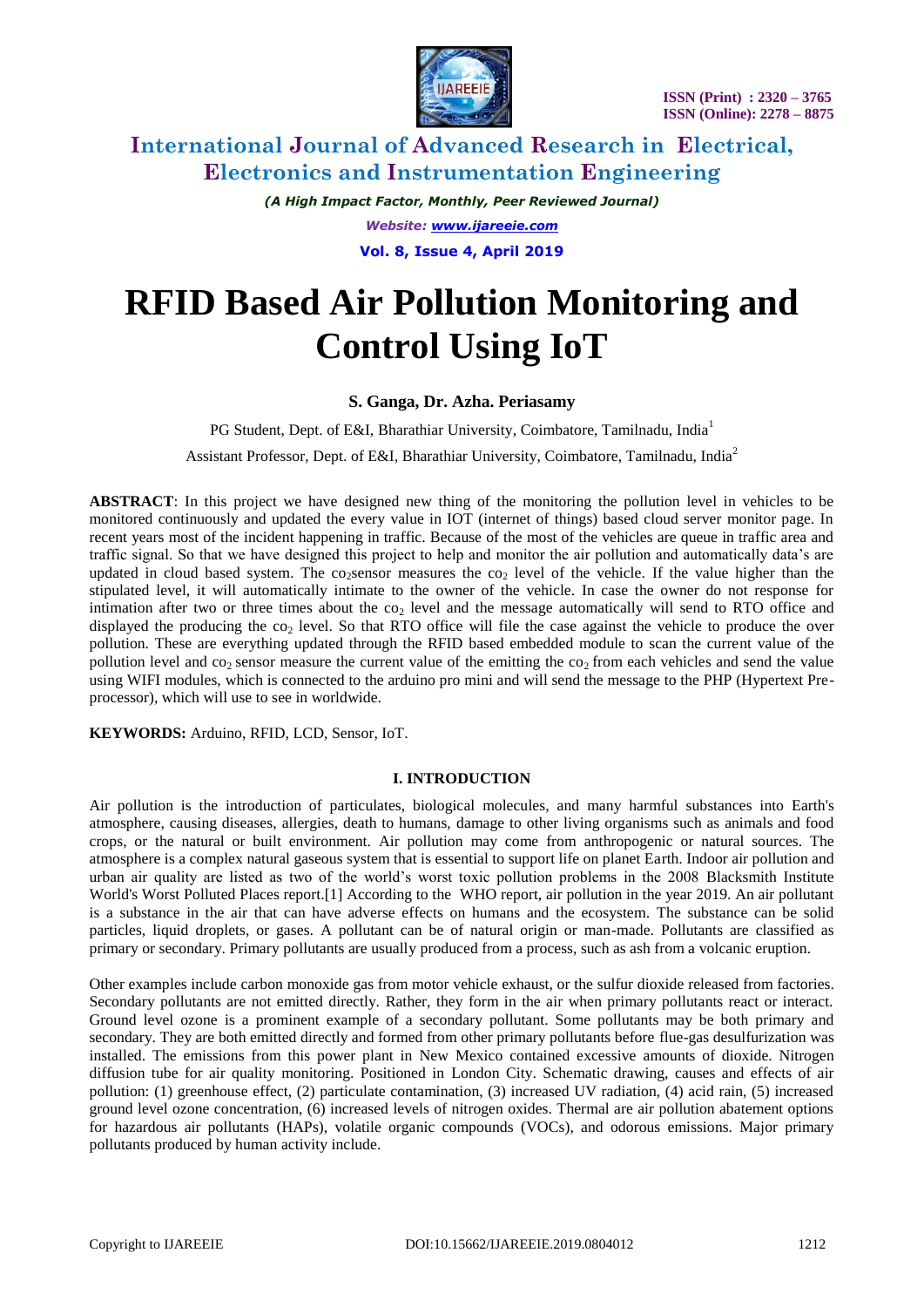

*(A High Impact Factor, Monthly, Peer Reviewed Journal)*

*Website: [www.ijareeie.com](http://www.ijareeie.com/)*

### **Vol. 8, Issue 4, April 2019**

## **II. SYSTEM MODEL**



**Fig 3.1 System block diagram**

ARDUINO PRO MINI: Arduino is heart of the system. It has number of features and its controlled over all process. We can write code and load the controller for control real time application processes. The Arduino Pro Mini is a microcontroller board based on the [ATmega328.](http://www.atmel.com/Images/Atmel-8271-8-bit-AVR-Microcontroller-ATmega48A-48PA-88A-88PA-168A-168PA-328-328P_datasheet.pdf) It has 14 digital input/output pins (of which 6 can be used as PWM outputs), 6 analog inputs, an on-board resonator, a reset button, and holes for mounting pin headers. A six pin header can be connected to an FTDI cable or Sparkfun breakout board to provide USB power and communication to the board.The Arduino Pro Mini is intended for semi-permanent installation in objects or exhibitions. The board comes without pre-mounted headers, allowing the use of various types of connectors or direct soldering of wires. The pin layout is compatible with the Arduino Mini. There are two version of the Pro Mini. One runs at 3.3V and 8 MHz, the other at 5V and 16 MHz.

LIQUID CRYSTAL DISPLAY(LCD) : A liquid-crystal display (LCD) is a [flat-panel display](mhtml:file://C:\Users\DELL\Desktop\paper\lcd\Liquid-crystal%20display%20-%20Wikipedia.mhtml!https://en.m.wikipedia.org/wiki/Flat_panel_display) or other [electronically](mhtml:file://C:\Users\DELL\Desktop\paper\lcd\Liquid-crystal%20display%20-%20Wikipedia.mhtml!https://en.m.wikipedia.org/wiki/Electro-optic_modulator)  [modulated optical device](mhtml:file://C:\Users\DELL\Desktop\paper\lcd\Liquid-crystal%20display%20-%20Wikipedia.mhtml!https://en.m.wikipedia.org/wiki/Electro-optic_modulator) that uses the light-modulating properties of [liquid crystals.](mhtml:file://C:\Users\DELL\Desktop\paper\lcd\Liquid-crystal%20display%20-%20Wikipedia.mhtml!https://en.m.wikipedia.org/wiki/Liquid_crystal) Liquid crystals do not emit light directly, instead using a [backlight](mhtml:file://C:\Users\DELL\Desktop\paper\lcd\Liquid-crystal%20display%20-%20Wikipedia.mhtml!https://en.m.wikipedia.org/wiki/Backlight) or [reflector](mhtml:file://C:\Users\DELL\Desktop\paper\lcd\Liquid-crystal%20display%20-%20Wikipedia.mhtml!https://en.m.wikipedia.org/wiki/Reflector_(photography)) to produce images in color or [monochrome.](mhtml:file://C:\Users\DELL\Desktop\paper\lcd\Liquid-crystal%20display%20-%20Wikipedia.mhtml!https://en.m.wikipedia.org/wiki/Monochrome)<sup>[\[1\]](mhtml:file://C:\Users\DELL\Desktop\paper\lcd\Liquid-crystal%20display%20-%20Wikipedia.mhtml!https://en.m.wikipedia.org/wiki/Liquid-crystal_display#cite_note-1)</sup> LCDs are available to display arbitrary images (as in a general-purpose computer display) or fixed images with low information content, which can be displayed or hidden, such as preset words, digits, and [seven-segment displays,](mhtml:file://C:\Users\DELL\Desktop\paper\lcd\Liquid-crystal%20display%20-%20Wikipedia.mhtml!https://en.m.wikipedia.org/wiki/Seven-segment_display) as in a [digital clock.](mhtml:file://C:\Users\DELL\Desktop\paper\lcd\Liquid-crystal%20display%20-%20Wikipedia.mhtml!https://en.m.wikipedia.org/wiki/Digital_clock) They use the same basic technology, except that arbitrary images are made up of a large number of small [pixels.](mhtml:file://C:\Users\DELL\Desktop\paper\lcd\Liquid-crystal%20display%20-%20Wikipedia.mhtml!https://en.m.wikipedia.org/wiki/Pixel)

CO<sub>2</sub> SENSOR: Structure and configuration of MO-8 gas sensor is shown below figure(Configuration A or B), sensor composed bymicro AL2O3 ceramic tube, Tin Dioxide (SnO2) sensitive layer, measuring electrode and heater are fixed into acrust made by plastic and stainless steel net. The heater provides necessary work conditions for work of sensitive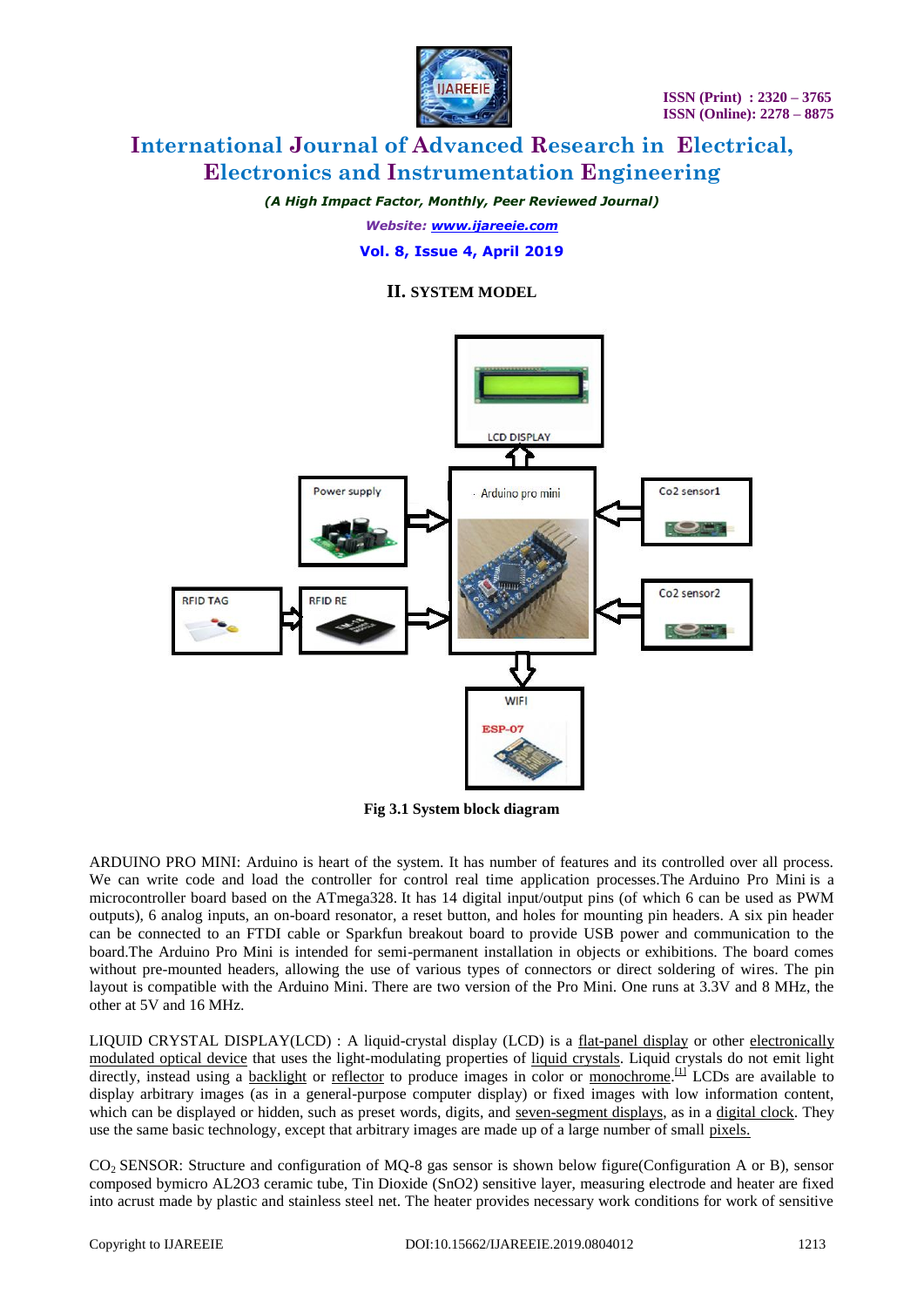

*(A High Impact Factor, Monthly, Peer Reviewed Journal)*

*Website: [www.ijareeie.com](http://www.ijareeie.com/)*

#### **Vol. 8, Issue 4, April 2019**

components. The enveloped MQ-8 have 6 pin4 of them are used to fetch signals, and other 2 are usedfor providing heating current.

RADIO-FREQUENCY IDENTIFICATION DEVICE (RFID): RADIO-frequency identification device (**RFID**) uses [electromagnetic fields](https://en.wikipedia.org/wiki/Electromagnetic_field) to automatically identify and track tags attached to objects. The tags contain electronically-stored information. Passive tags collect energy from a nearby RFID reader's interrogating [radio waves.](https://en.wikipedia.org/wiki/Radio_wave) Active tags have a local power source (such as a battery) and may operate hundreds of meters from the RFID reader. Unlike a [barcode,](https://en.wikipedia.org/wiki/Barcode) the tag need not be within the line of sight of the reader, so it may be embedded in the tracked object. RFID is one method of [automatic identification and data capture](https://en.wikipedia.org/wiki/Automatic_identification_and_data_capture) (AIDC).

IoT: IoT (Internet of Things) is an advanced automation and analytics system which exploits networking, sensing, big data, and artificial intelligence technology to deliver complete systems for a product or service. These systems allow greater transparency, control, and performance when applied to any industry or system.

IoT systems have applications across industries through their unique flexibility and ability to be suitable in any environment. They enhance data collection, automation, operations, and much more through smart devices and powerful enabling technology. This tutorial aims to provide you with a thorough introduction to IoT. It introduces the key concepts of IoT, necessary in using and deploying IoT systems.

IOT − KEY FEATURES: The most important features of IoT include artificial intelligence, connectivity, sensors, active engagement, and small device use. A brief review of these features is given below:

- AI IoT essentially makes virtually anything "smart", meaning it enhances every aspect of life with the power of data collection, artificial intelligence algorithms, and networks. This can mean something as simple as enhancing your refrigerator and cabinets to detect when milk and your favorite cereal run low, and to then place an order with your preferred grocer.
- Connectivity New enabling technologies for networking, and specifically IoT networking, mean networks are no longer exclusively tied to major providers. Networks can exist on a much smaller and cheaper scale while still being practical. IoT creates these small networks between its system devices.
- Sensors IoT loses its distinction without sensors. They act as defining instruments which transform IoT from a standard passive network of devices into an active system capable of real-world integration.
- Active Engagement Much of today's interaction with connected technology happens through passive engagement. IoT introduces a new paradigm for active content, product, or service engagement.
- Small Devices Devices, as predicted, have become smaller, cheaper, and more powerful over time. IoT exploits purpose-built small devices to deliver its precision, scalability, and versatility.

#### **III. RESULT AND DISCUSSION**

All the respective components have been interconnected and suitable programs are installed in ARDUINO PRO MINI. The image has been given below. The  $\cos$  sensors are able to sense the hydrogen, alcohol, LPG and CO<sub>2</sub> gases. We tested the system with LPG and  $CO_2$  gases. The  $CO_2$  sensor fixed near to vehicle silencer to sense the  $CO_2$ . The sensor gives the gases values, which present in the air and sends the report promptly to the respective vehicle owner to adjust his vehicle  $CO<sub>2</sub>$ values.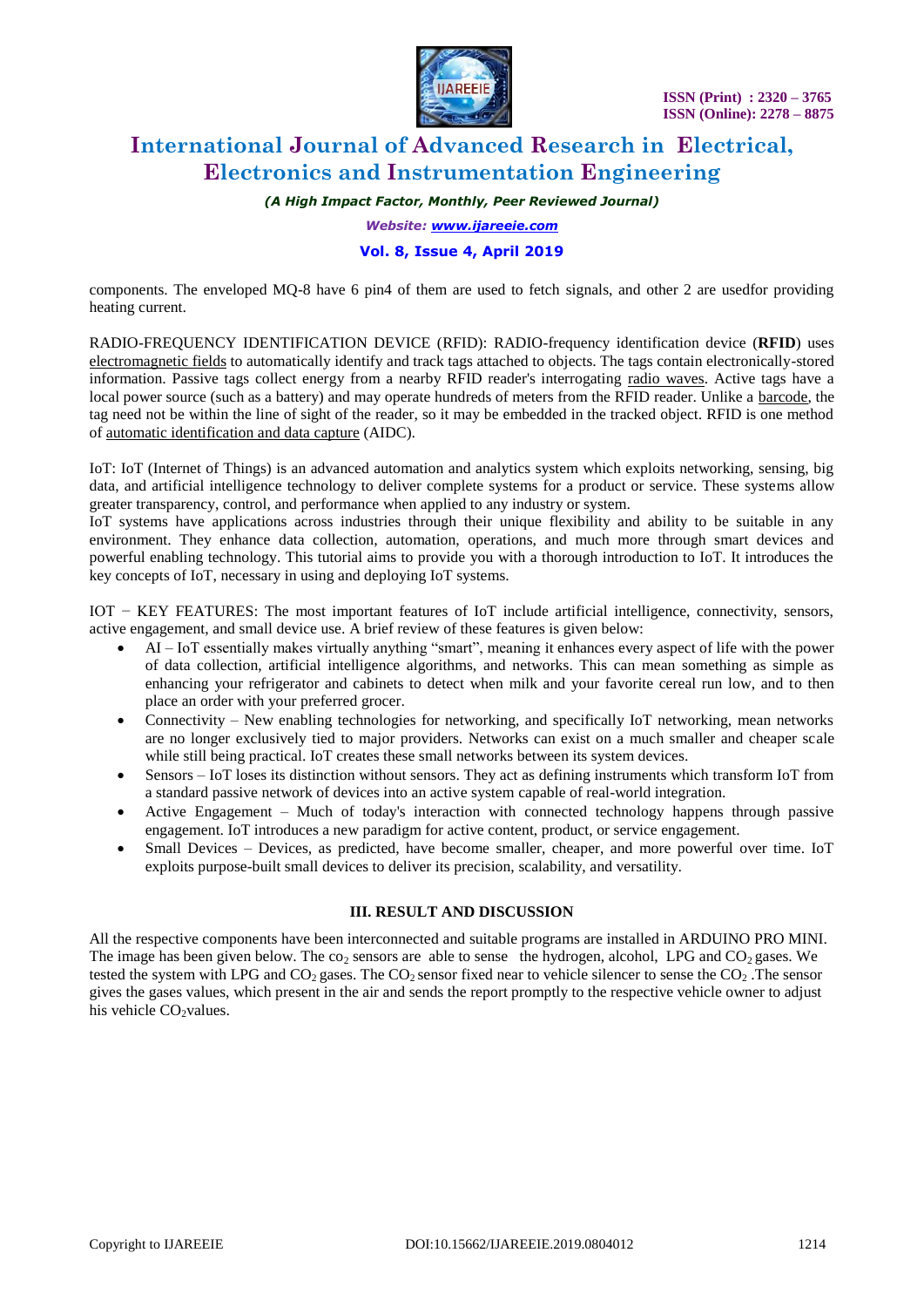

*(A High Impact Factor, Monthly, Peer Reviewed Journal) Website: [www.ijareeie.com](http://www.ijareeie.com/)* **Vol. 8, Issue 4, April 2019**



Fig 4.1 IOT Start Up Display



Fig 4.2 Gas Sensor Value



Fig 4.3 Experimental setup of entire system

## **VI. CONCLUSION**

Working function of this system is good and such type of system is required to control the emission from vehicle and to save our environment of earth. However these systems has some disadvantages. In order to escape from system indication the system design may be modified by vehicle owner and the entire setup is fixed with the vehicle. So they can easily removed. RFID tag or they may damage the circuit components. If anyone does not response to be the